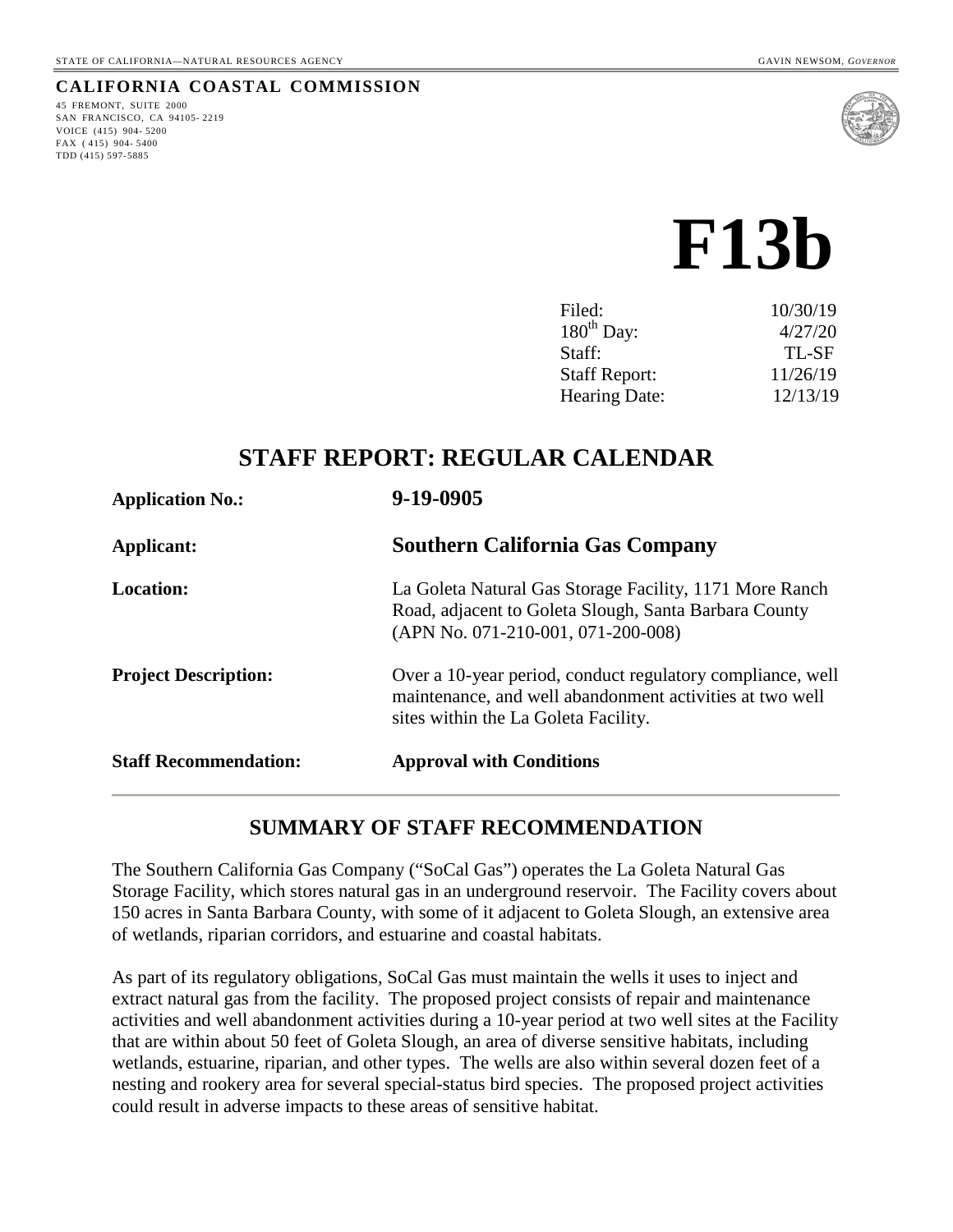#### **CALIFORNIA COASTAL COMMISSION**

45 FREMONT, SUITE 2000 SAN FRANCISCO, CA 94105- 2219 VOICE (415) 904- 5200 FAX ( 415) 904- 5400 TDD (415) 597-5885



# **F13b**

| Filed:               | 10/30/19 |
|----------------------|----------|
| $180^{th}$ Day:      | 4/27/20  |
| Staff:               | TL-SF    |
| <b>Staff Report:</b> | 11/26/19 |
| Hearing Date:        | 12/13/19 |
|                      |          |

# **STAFF REPORT: REGULAR CALENDAR**

| <b>Application No.:</b>      | 9-19-0905                                                                                                                                                      |
|------------------------------|----------------------------------------------------------------------------------------------------------------------------------------------------------------|
| Applicant:                   | <b>Southern California Gas Company</b>                                                                                                                         |
| <b>Location:</b>             | La Goleta Natural Gas Storage Facility, 1171 More Ranch<br>Road, adjacent to Goleta Slough, Santa Barbara County<br>(APN No. 071-210-001, 071-200-008)         |
| <b>Project Description:</b>  | Over a 10-year period, conduct regulatory compliance, well<br>maintenance, and well abandonment activities at two well<br>sites within the La Goleta Facility. |
| <b>Staff Recommendation:</b> | <b>Approval with Conditions</b>                                                                                                                                |

# **SUMMARY OF STAFF RECOMMENDATION**

The Southern California Gas Company ("SoCal Gas") operates the La Goleta Natural Gas Storage Facility, which stores natural gas in an underground reservoir. The Facility covers about 150 acres in Santa Barbara County, with some of it adjacent to Goleta Slough, an extensive area of wetlands, riparian corridors, and estuarine and coastal habitats.

As part of its regulatory obligations, SoCal Gas must maintain the wells it uses to inject and extract natural gas from the facility. The proposed project consists of repair and maintenance activities and well abandonment activities during a 10-year period at two well sites at the Facility that are within about 50 feet of Goleta Slough, an area of diverse sensitive habitats, including wetlands, estuarine, riparian, and other types. The wells are also within several dozen feet of a nesting and rookery area for several special-status bird species. The proposed project activities could result in adverse impacts to these areas of sensitive habitat.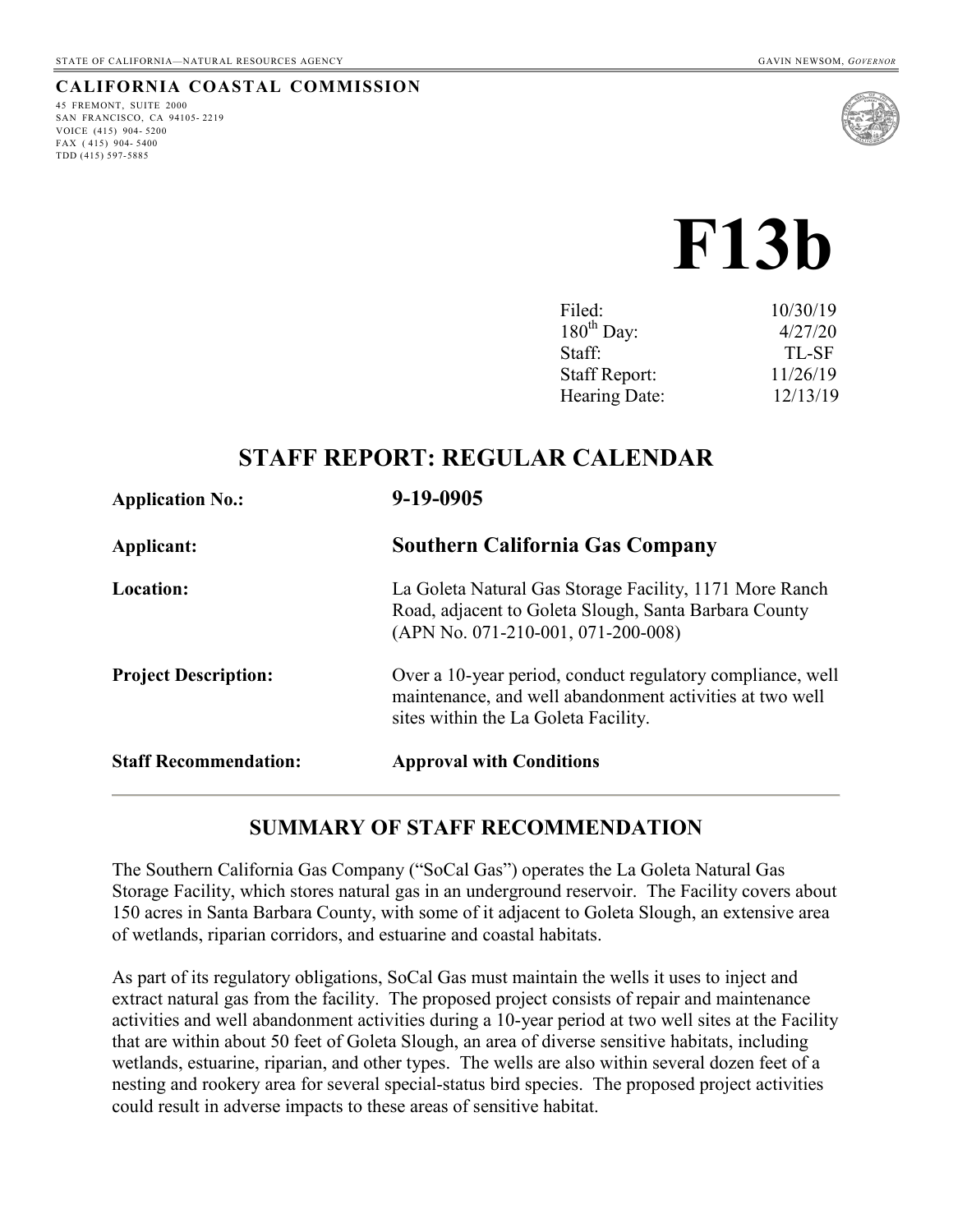Under Coastal Act Section 30610 and the Commission's regulations, a permit is required for repair and maintenance activities that occur in or near environmentally sensitive habitat (ESHA) or in or near coastal waters. For such activities, the Commission reviews the proposed repair and maintenance activities for Coastal Act consistency, but not the underlying existing development (e.g., the existing pipelines). Here, the Commission also reviews the future well abandonment activities for Coastal Act consistency.

**Key Coastal Act Issues:** These Findings evaluate the proposal for consistency with relevant Coastal Act policies, including:

- **Environmentally Sensitive Habitat Areas (ESHA):** The project is located near several habitat types that are considered ESHA, including an adjacent bird nesting and rookery area and Goleta Slough. To ensure that the adjacent ESHA is not degraded by project activities, **Special Condition 1** requires SoCal Gas to implement best management practices to protect the water quality of the nearby Slough. **Special Condition 2** prohibits SoCal Gas from conducting project activities during breeding and nesting season unless required to for regulatory compliance purposes; and if conducted during that season, that it implement protective measures such as pre-project nesting surveys, ongoing monitoring, and others meant to ensure there is no significant disruption to any nesting birds. Future well abandonment will also result in fewer activities at the sites and less potential to disturb these sensitive habitat areas.
- **Spill Prevention and Response:** To additionally protect water quality and coastal resources in the nearby Slough, **Special Condition 3** requires SoCal Gas to implement spill protection and response measures included in its facility Spill Prevention and Response Plan that will reduce the potential for spills and provide adequate response should spills occur.
- **Coastal Hazards:** The proposed project activities would occur in a low-lying area subject to flood and tsunami hazards, with the risks associated with those hazards expected to increase with sea level rise. **Special Condition 4** ensures that SoCal Gas acknowledges there are coastal hazards associated with the locations where its proposed development would occur and assumes the liabilities associated with those hazards.

**Staff Recommendation:** Staff recommends the Commission **conditionally approve** the proposed project.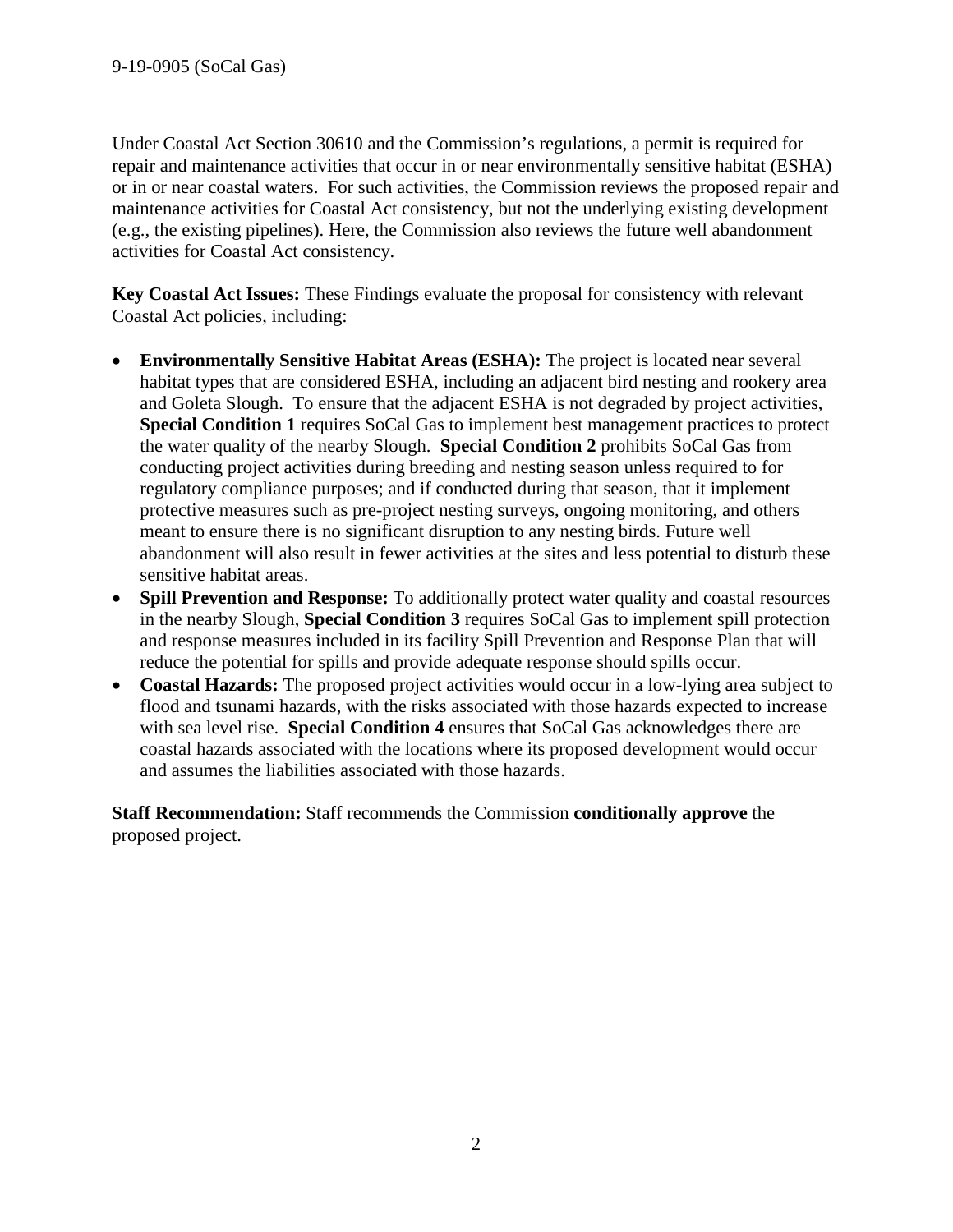# **TABLE OF CONTENTS**

|              | <b>I.MOTION AND RESOLUTION</b>                                             | $\overline{4}$ |
|--------------|----------------------------------------------------------------------------|----------------|
|              | <b>II.STANDARD CONDITIONS</b>                                              | $\overline{4}$ |
|              | <b>III.SPECIAL CONDITIONS</b>                                              |                |
|              | <b>IV.FINDINGS AND DECLARATIONS</b>                                        |                |
|              | <b>PROJECT DESCRIPTION</b>                                                 |                |
| B.           | <b>JURISDICTIONAL BACKGROUND</b>                                           |                |
|              | <b>OTHER AGENCY APPROVALS</b>                                              | 8              |
| $\Box$       | <b>COMMISSION'S PERMIT AUTHORITY FOR REPAIR AND MAINTENANCE ACTIVITIES</b> | 8              |
| $E_{\rm{r}}$ | <b>ENVIRONMENTALLY SENSITIVE RESOURCES</b>                                 | 10             |
| $F_{\rm{L}}$ | <b>SPILL PREVENTION AND RESPONSE</b>                                       | 12             |
| $G_{\cdot}$  | <b>COASTAL HAZARDS</b>                                                     | 13             |
|              | <b>V.CALIFORNIA ENVIRONMENTAL QUALITY ACT</b>                              |                |

## **APPENDICES**

Appendix A – Substantive File Documents

## **EXHIBITS**

Exhibit 1 – Regional Map

- Exhibit 2 Project Area
- Exhibit 3 Example of Workover Rig
- Exhibit 4 Approved Notice of Intention Department of Oil, Gas, and Geothermal Resources
- Exhibit 5 Notice of Exemption Santa Barbara County
- Exhibit 6 Best Management Practices Manual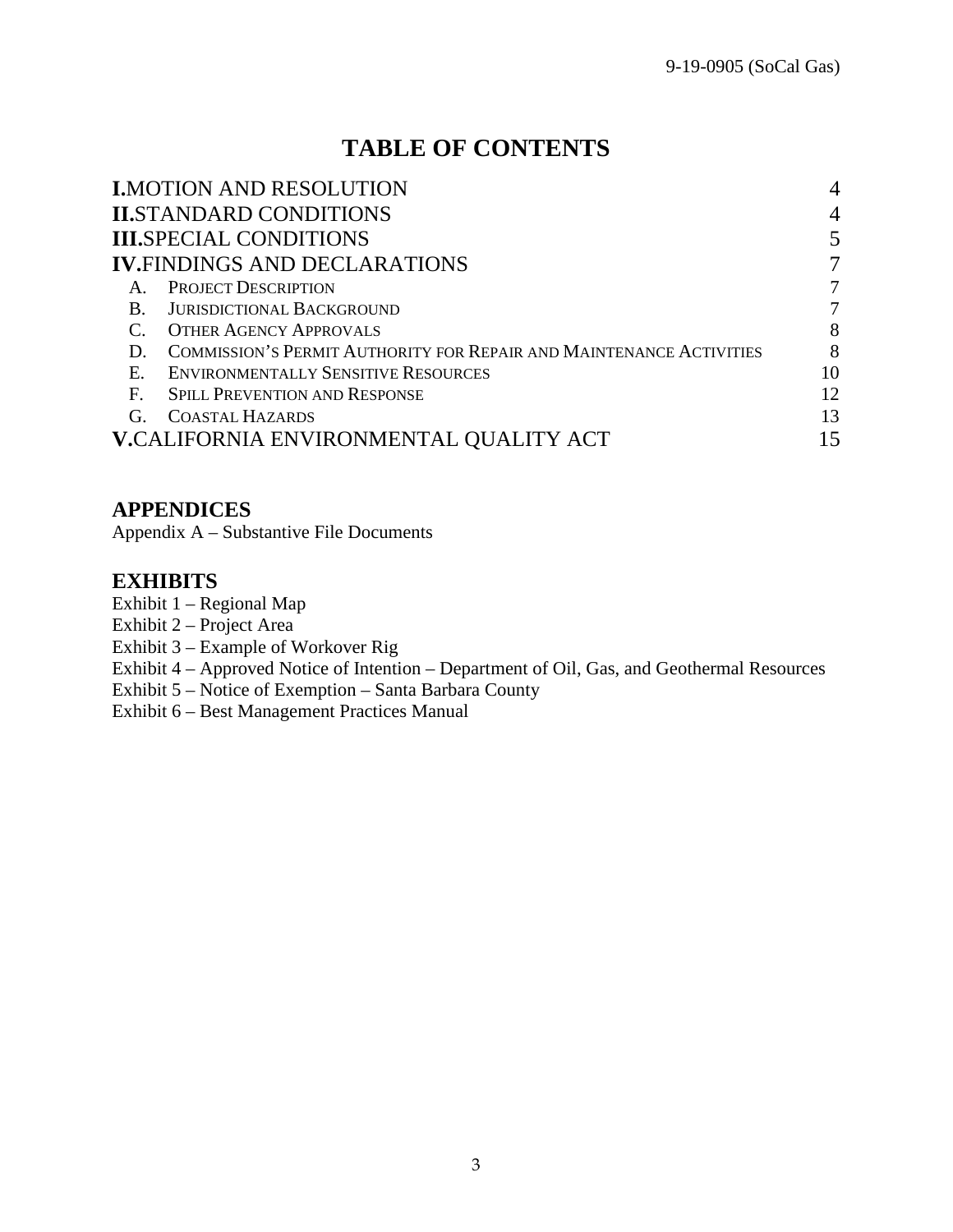# <span id="page-4-0"></span>**I. MOTION AND RESOLUTION**

#### **Motion:**

*I move that the Commission approve Coastal Development Permit Application No. 9-19-0905 subject to the conditions set forth in the staff recommendation.*

Staff recommends a **YES** vote on the foregoing motion. Passage of this motion will result in conditional approval of the permit and adoption of the following resolution and findings. The motion passes only by affirmative vote of a majority of the Commissioners present.

#### **Resolution:**

*The Commission hereby approves Coastal Development Permit 9-19-0905 and adopts the findings set forth below on grounds that the development as conditioned will be in conformity with the policies of Chapter 3 of the Coastal Act. Approval of the permit complies with the California Environmental Quality Act because either 1) feasible mitigation measures and/or alternatives have been incorporated to substantially lessen any significant adverse effects of the development on the environment, or 2) there are no further feasible mitigation measures or alternatives that would substantially lessen any significant adverse impacts of the development on the environment.*

# <span id="page-4-1"></span>**II. STANDARD CONDITIONS**

This permit is granted subject to the following standard conditions:

- 1. **Notice of Receipt and Acknowledgment**. The permit is not valid and development shall not commence until a copy of the permit, signed by the permittee or authorized agent, acknowledging receipt of the permit and acceptance of the terms and conditions, is returned to the Commission office.
- 2. **Expiration.** If development has not commenced, the permit will expire two years from the date on which the Commission voted on the application. Development shall be pursued in a diligent manner and completed in a reasonable period of time. Application for extension of the permit must be made prior to the expiration date.
- 3. **Interpretation.** Any questions of intent of interpretation of any condition will be resolved by the Executive Director or the Commission.
- 4. **Assignment.** The permit may be assigned to any qualified person, provided assignee files with the Commission an affidavit accepting all terms and conditions of the permit.
- 5. **Terms and Conditions Run with the Land.** These terms and conditions shall be perpetual, and it is the intention of the Commission and the permittee to bind all future owners and possessors of the subject property to the terms and conditions.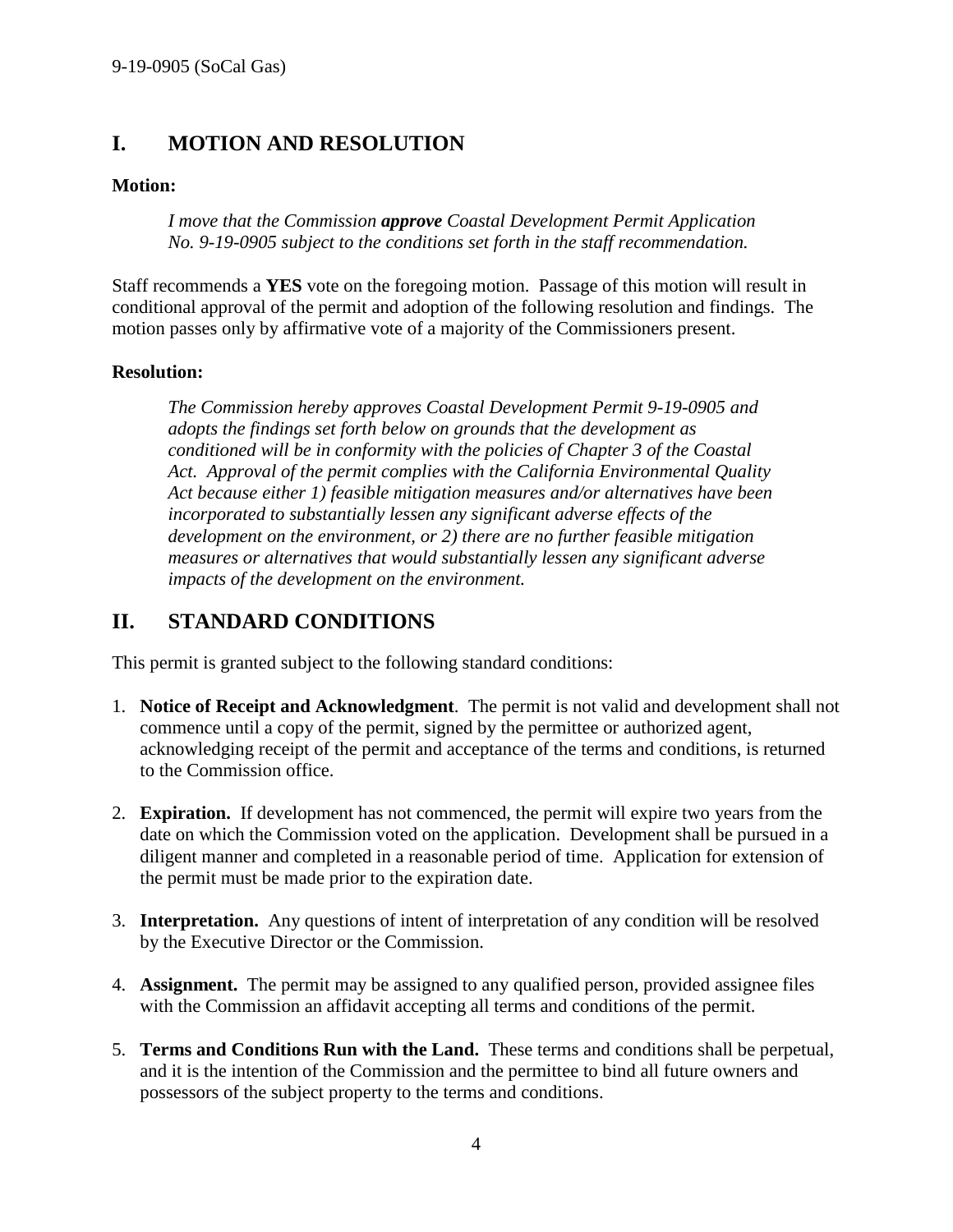# <span id="page-5-0"></span>**III. SPECIAL CONDITIONS**

This permit is subject to the following special conditions:

- **1. Protection of Water Quality:** The Permittee shall implement all relevant best management practices described in its *Best Management Practices Manual for Water Quality and Storm Water Management* (prepared by Geosyntec for Southern California Gas Company, May 2011 Revised Version). Prior to starting well maintenance or well abandonment activities, the Permittee shall provide confirmation to the Executive Director that it has implemented necessary preliminary measures in accordance with this Manual. Upon completion of each well maintenance event or well abandonment procedure, the Permittee shall provide documentation to the Executive Director showing that relevant best management practices were properly employed during the maintenance or abandonment activities.
- **2. Avoidance and Minimization of Impacts to Breeding and Nesting Birds:** Project activities shall be conducted outside of the breeding and nesting season (February 15 to August 31 of any year), unless regulatory compliance requirements do not allow the Permittee to avoid activities during this time period. If project activities must occur during this period, they shall be subject to the following:
	- a) The Permittee shall employ a qualified avian biologist, approved by the Executive Director, who has demonstrable experience conducting surveying for active bird nests and monitoring for breeding birds protected by the Migratory Bird Treaty Act and Fish and Game Code.
	- b) Surveys shall be conducted no more than 72 hours prior to any project activities proposed to be carried out during the breeding season and shall encompass all potential nesting habitat within 500 feet of project activities. The 500-foot survey area may be reduced if topography and/or buildings screen the project's visual and noise impacts.
	- c) If active nests are detected, the Permittee shall implement the following measures:
		- Prior to staging equipment, the Permittee shall install a sound/visual barrier as close to the work area as feasible to reduce the project's sound and visual effects on nearby nests.
		- Project equipment shall be located as far from the active nests as feasible.
		- The qualified biologist shall be present during all project activities to monitor bird activity. If the biologist detects any disturbance to the birds that may be due to project activities, the biologist shall direct the activities to stop, to the extent they may be safely paused, until the activities are modified to remove or reduce the activity believed to be causing the disturbance.
		- The biologist shall, at the end of each work day, ensure that the work area is clear of debris, food items, or trash that could attract animals to the area.
		- The biologist shall be responsible for documenting the results of the surveys and the ongoing monitoring and shall provide a copy of the survey and monitoring reports at least once each week during project activities to the Executive Director.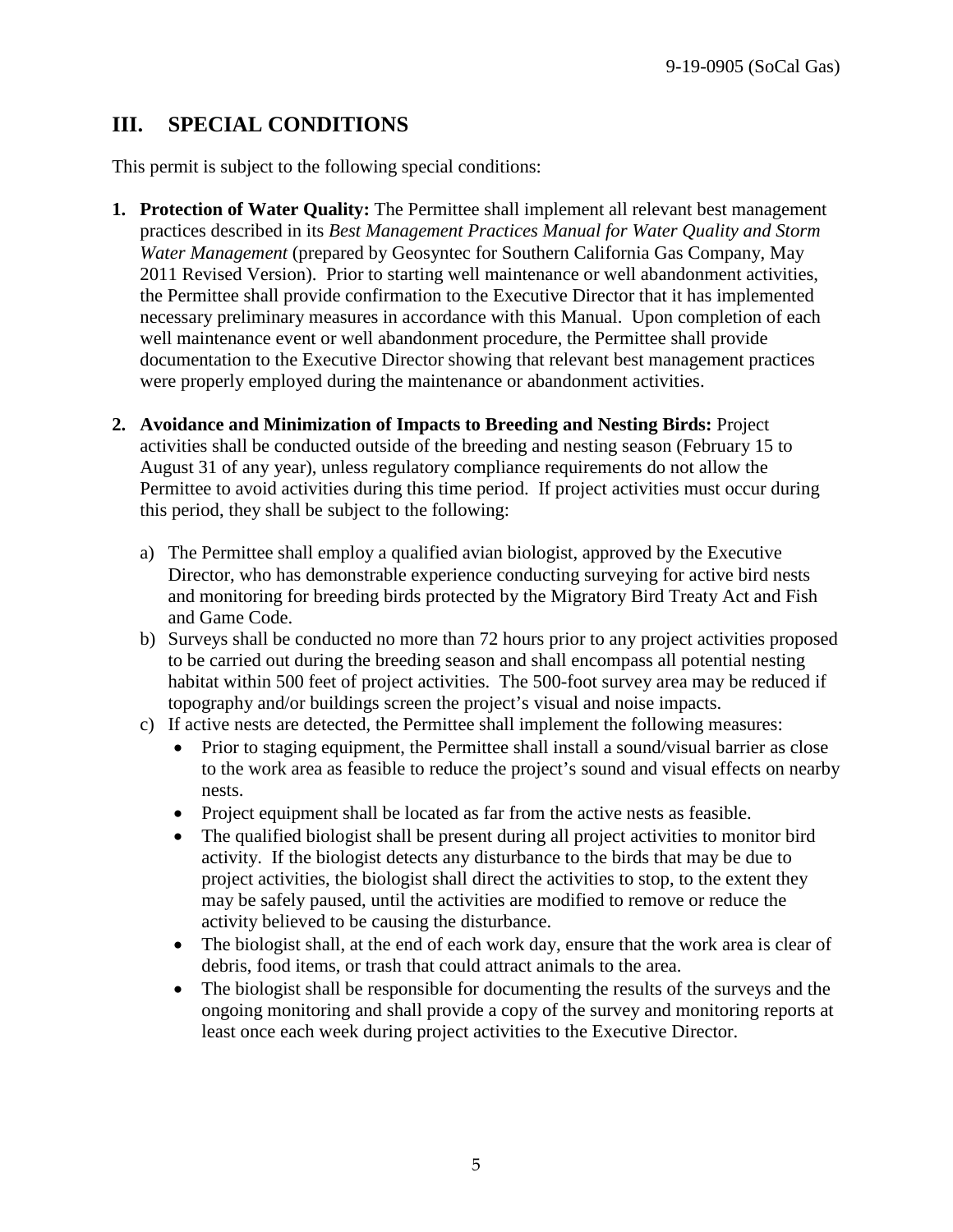#### 9-19-0905 (SoCal Gas)

- **3. Spill Prevention and Response:** The Permittee shall implement all relevant spill prevention and response measures in the La Goleta Facility's approved Spill Prevention and Response Plan. In addition, and prior to each day's work, all equipment, materials, and vehicles to be used for project activities shall be inspected for oil, fuel, or hazardous substance leaks. This inspection shall take place within paved areas of the La Goleta Facility with sufficient controls to contain any leaks that may occur. During project activities, project personnel shall have immediately available: (a) an estimate of a reasonable worst case release of fuel from project equipment and vehicles, (b) specific protocols to follow to contain any spills that may occur and sufficient materials such as booms, absorptive pads, etc., to contain those spills, (c) a telephone contact list of all regulatory and public trustee agencies having authority over the development and/or the project site and its resources to be notified in the event of a spill, and (d) a designated on-site person responsible for implementing the protocols and making the necessary contacts. Prior to the start of project activities, the Permittee shall provide for Executive Director review and approval, a plan describing all of the above measures. In the event that a spill or accidental discharge of fuel or hazardous materials occurs during project construction or operations, all non-essential project construction and/or operation shall cease and the Permittee shall implement spill response measures of the approved Plan, including notification of Commission staff. Construction and operation shall not start again until authorized by Commission staff. If project construction or operations result in a spill or accidental discharge that causes adverse effects to coastal water quality, ESHA, or other coastal resources, the Permittee shall submit an application to amend this coastal development permit, unless the Executive Director determines no amendment is required. The application shall identify proposed measures to prevent future spills or releases and shall include a proposed restoration plan for any coastal resources adversely affected by the spill or release.
- **4. Assumption of Risk, Waiver of Liability and Indemnity.** By acceptance of this permit, the applicant acknowledges and agrees (i) that the site may be subject to coastal hazards including, but not limited to, erosion, flooding, wave uprush, and sea level rise; (ii) to assume the risks to the applicant and the property that is the subject of this permit of injury and damage from such hazards in connection with this permitted development; (iii) to unconditionally waive any claim of damage or liability against the Commission, its officers, agents, and employees for injury or damage from such hazards; and (iv) to indemnify and hold harmless the Commission, its officers, agents, and employees with respect to the Commission's approval of the project against any and all liability, claims, demands, damages, costs (including costs and fees incurred in defense of such claims), expenses, and amounts paid in settlement arising from any injury or damage due to such hazards.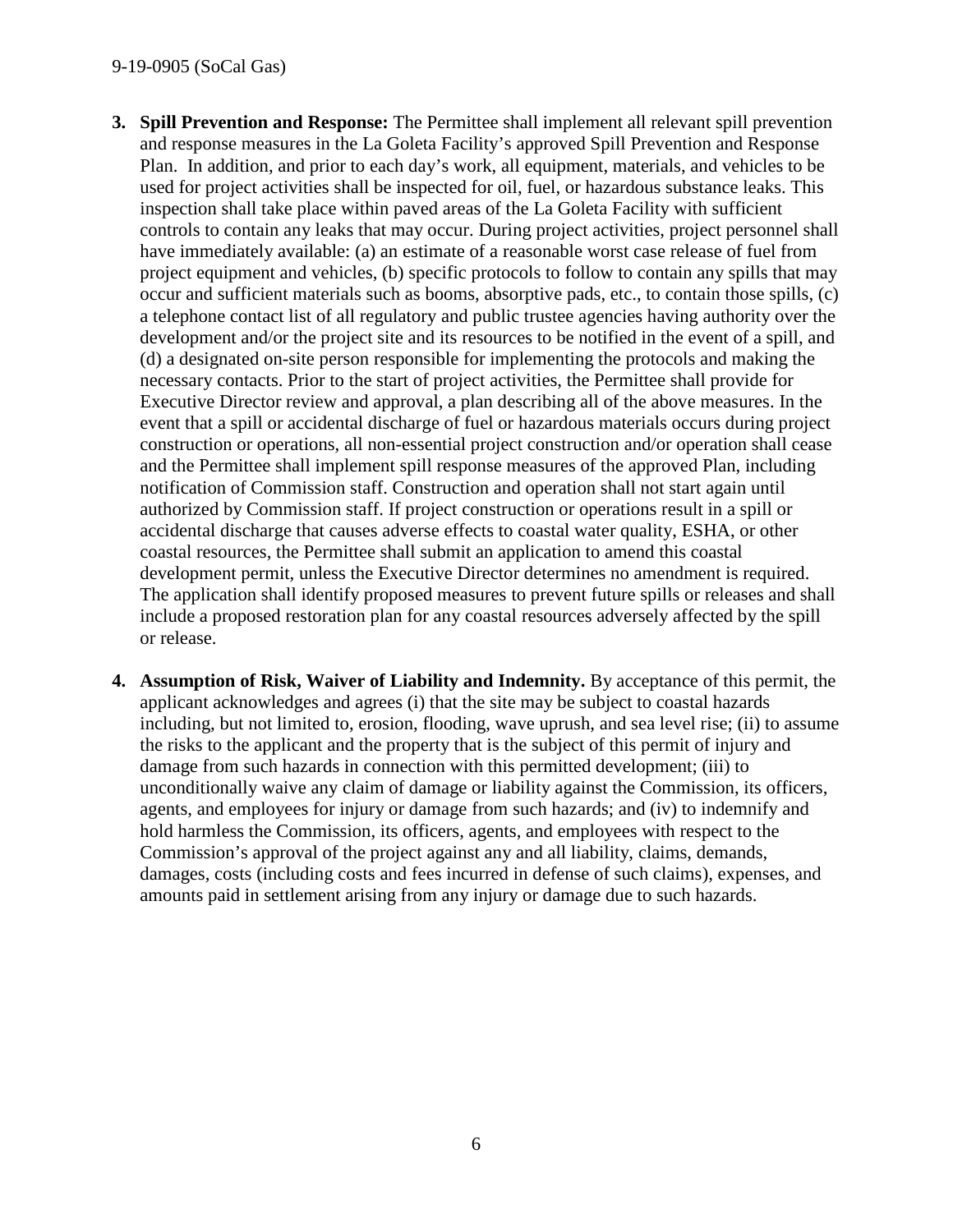# <span id="page-7-0"></span>**IV. FINDINGS AND DECLARATIONS**

#### <span id="page-7-1"></span>**A. PROJECT DESCRIPTION**

The Southern California Gas Company ("SoCal Gas") operates the La Goleta Natural Gas Storage Facility in unincorporated Santa Barbara County (see Exhibit 1 – Regional Map). The facility includes a number of wells used to inject or extract natural gas from an underground reservoir. Two of the wells – Edwards 1 and Chase  $\&$  Bryce 1 – are within the Commission's retained permit jurisdiction (see Exhibit 2 – Project Location). These wells are within about 50 feet of Goleta Slough, and are also within a few dozen feet of a grove of eucalyptus trees used for nesting and roosting by at least three special-status bird species.

SoCal Gas is required to conduct well integrity inspections and to maintain the wells in good working order. These inspections, which can occur about every three to seven years, involve bringing a workover rig and other equipment to the well sites as needed to inspect the well components and conduct necessary repairs (see Exhibit 3 – Example of Workover Rig). When a well is no longer needed, SoCal Gas conducts a well abandonment process that involves removing much of the equipment from within the wellbore, sealing the well, removing aboveground structures, and other activities needed to conform to California Department of Conservation's Division of Oil, Gas, and Geothermal Resources ("DOGGR") requirements.

SoCal Gas is requesting a coastal development permit to allow the necessary repair and maintenance activities at these two well sites, along with any well abandonment deemed necessary, for a 10-year period. Both sets of activities would involve bringing in a "workover" rig, which is a type of drill rig that allows for work within the well bore to inspect and repair well components. The work would also involve the use of other types of heavy equipment and vehicles needed to repair or remove equipment, conduct necessary inspections, and other similar activities.

SoCal Gas expects each maintenance event to take about eight weeks, and to occur every three to seven years at each well site. Well abandonment is also expected to take about eight weeks, with an additional several weeks for the needed site restoration work, which involves creating a gravel pad over the well area to allow for ongoing monitoring of the site to ensure the well has been properly sealed and is not allowing releases of natural gas.

## <span id="page-7-2"></span>**B. JURISDICTIONAL BACKGROUND**

The La Goleta Facility is located within two different coastal zone jurisdictions. Much of the site is within the certified LCP jurisdiction of the County of Santa Barbara, where the County has coastal development permit authority. The area near the Edwards 1 and Chase & Bryce 1 wells is within the Coastal Commission's retained jurisdiction. Until recently, however, both SoCal Gas and the County believed these two wells were within the County's LCP jurisdiction. This was based in part on their use of a relatively low-resolution map that did not accurately portray the jurisdictional boundary along this area of the SoCal Gas site.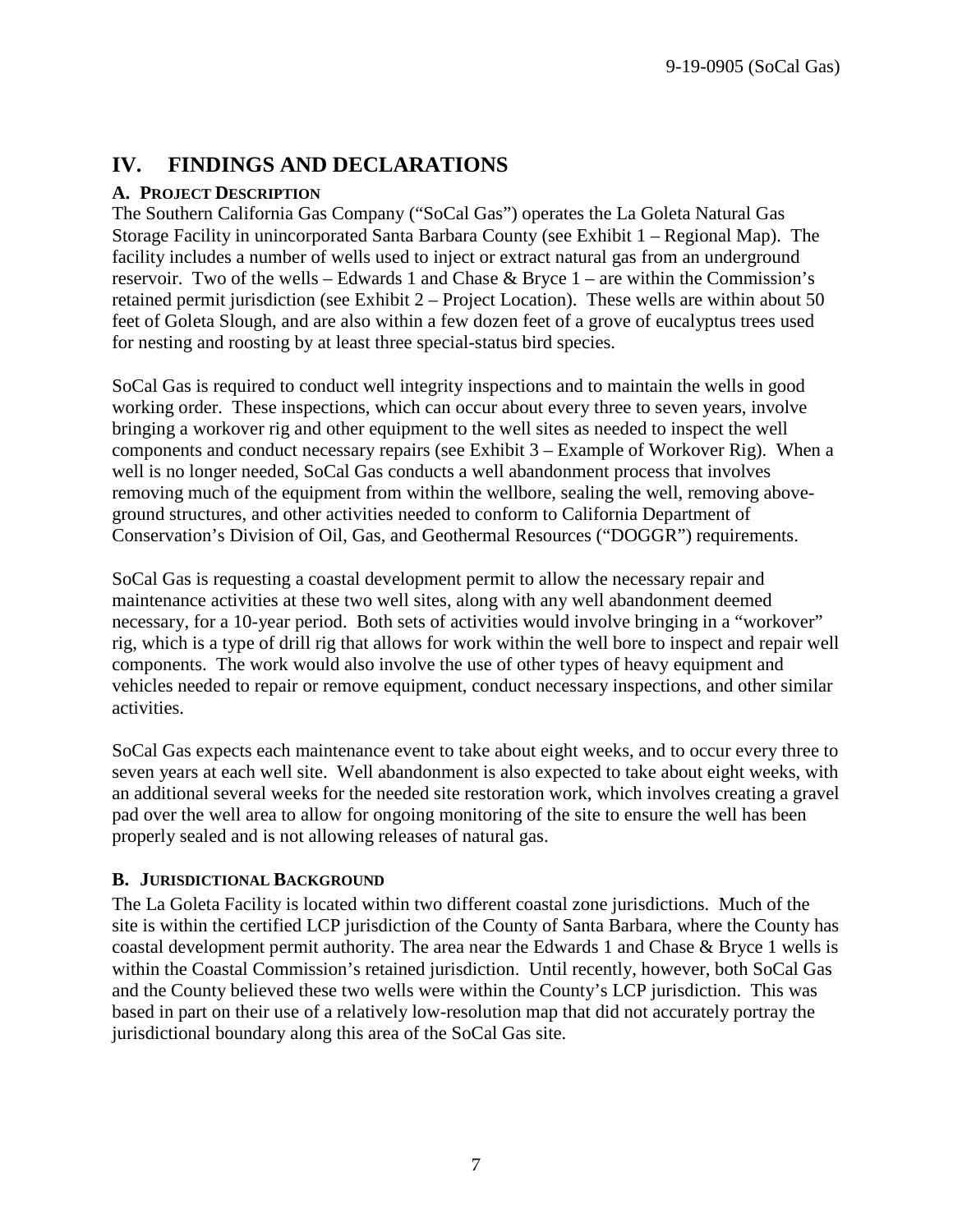On May 27, 2009, the County issued a "Notice of Exemption" for the work proposed herein. In the spring of 2019, SoCal Gas started workover activities at the Edwards 1 well in reliance on that exemption notice. In March 2019, Commission staff received a call from a local resident concerned about workover activities that were occurring near the rookery during nesting season. Part of staff's investigation included identifying which jurisdiction – the County's or the Commission's – these activities were occurring within. It was then that staff identified the above-referenced mapping discrepancy and determined that the Edwards 1 well was within the Commission's retained jurisdiction. Staff informed both SoCal Gas and the County that the work would be subject to CDP approval by the Coastal Commission, and SoCal Gas stopped the work pending submission of a CDP application. However, a few days later, SoCal Gas informed staff that they would need to conduct additional activities to stabilize the well site during the time it would take to complete the Commission's review of a CDP application. Staff then allowed the necessary stabilization work to occur pursuant to an emergency CDP.<sup>[1](#page-8-2)</sup>

As part of staff's continued review, it was determined that another well site, Chase & Bryce 1, was also within the Commission's retained jurisdiction. On July 29, 2019, SoCal Gas submitted a coastal development permit application to the Commission requesting approval to conduct maintenance and abandonment activities at these two sites for a 10-year period.

## <span id="page-8-0"></span>**C. OTHER AGENCY APPROVALS**

- **California Environmental Quality Act ("CEQA"):** In 2013, the County of Santa Barbara certified a Final Environmental Impact Report for these and other activities at La Goleta.
- **California Department of Oil, Gas, and Geothermal Resources ("DOGGR"):** Proposed activities are subject to two Notices of Intention approved by DOGGR on September 19, 2018 and on February 14, 2019. These approvals require SoCal Gas to implement several best management practices, spill prevention measures, and other activities as part of the proposed work (see Exhibit 4 – Approved Notices of Intention).
- S**anta Barbara County:** Portions of the well makeover and abandonment activities within the County are subject to a Notice of Exemption issued by the County on May 27, 2019 (see Exhibit 5 – Notice of Exemption).

## <span id="page-8-1"></span>**D. COMMISSION'S PERMIT AUTHORITY FOR REPAIR AND MAINTENANCE ACTIVITIES**

Part of the proposed work – the well workover activities – would consist of repair and maintenance. Coastal Act Section 30610(d) generally exempts from Coastal Act permitting requirements the repair or maintenance of structures that does not result in an addition to, or enlargement or expansion of, the structure being repaired or maintained. However, the Commission retains authority to review certain extraordinary methods of repair and maintenance of existing structures that involve a risk of substantial adverse environmental impact as described in Section 13252 of the Commission's regulations.

Section 30610 of the Coastal Act provides, in relevant part:

*Notwithstanding any other provision of this division, no coastal development permit shall be required pursuant to this chapter for the following types of development and in the following areas: . . .*

<span id="page-8-2"></span> $\ddot{\phantom{a}}$  $1$  See Emergency Coastal Development Permit G-9-19-0021, issued by Commission staff on May 6, 2019.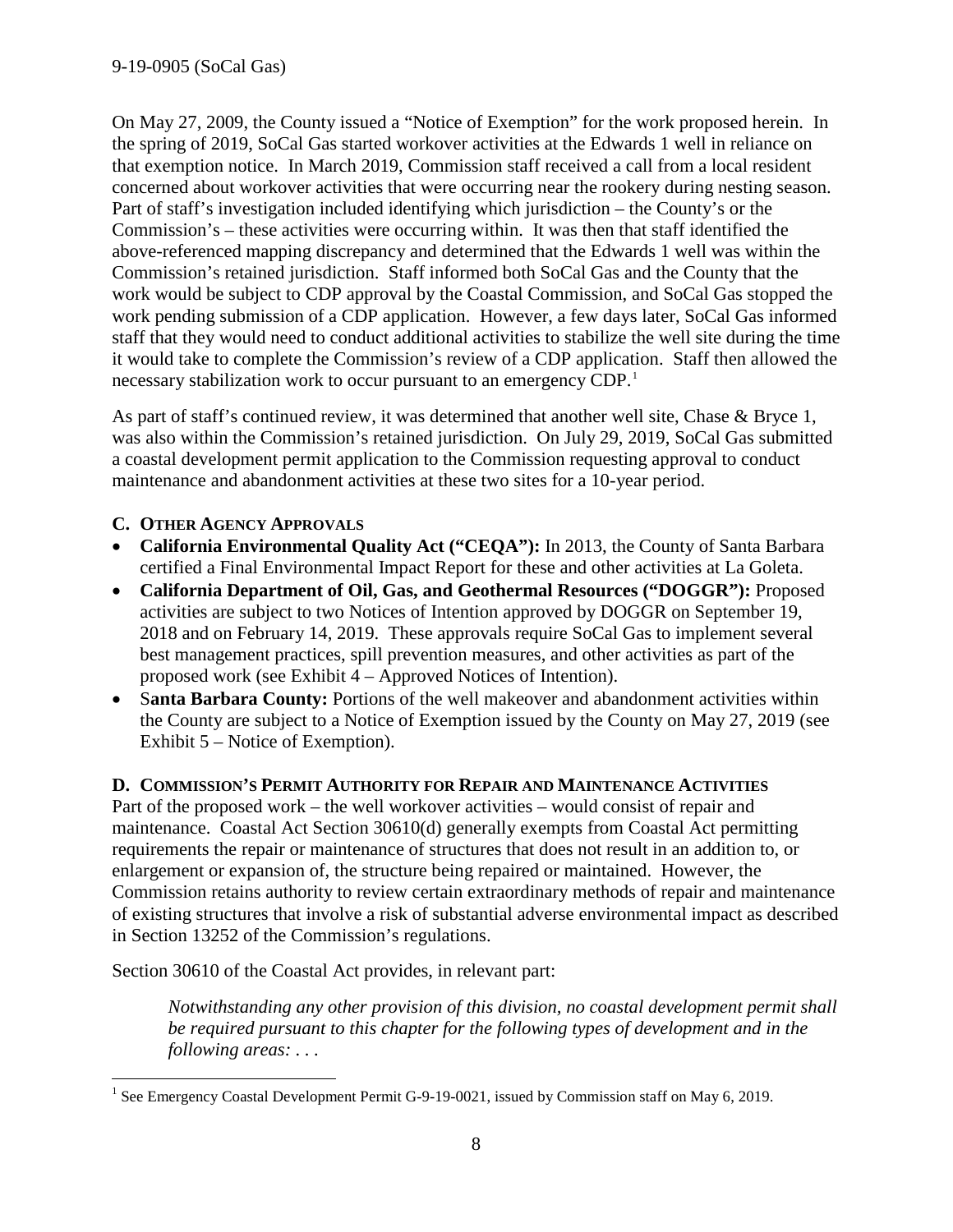*(d) Repair or maintenance activities that do not result in an addition to, or enlargement or expansion of, the object of those repair or maintenance activities; provided, however, that if the commission determines that certain extraordinary methods of repair and maintenance involve a risk of substantial adverse environmental impact, it shall, by regulation, require that a permit be obtained pursuant to this chapter.*

Section 13252 of the Commission's administrative regulations (14 CCR 13000 *et seq*.) provides, in relevant part (emphasis added):

*For purposes of Public Resources Code section 30610(d), the following extraordinary methods of repair and maintenance shall require a coastal development permit because they involve a risk of substantial adverse environmental impact:…*

*(3) Any repair or maintenance to facilities or structures or work located in an environmentally sensitive habitat area, any sand area, within 50 feet of the edge of a coastal bluff or environmentally sensitive habitat area, or within 20 feet of coastal waters or streams that include:*

*(A) The placement or removal, whether temporary or permanent, of rip-rap, rocks, sand or other beach materials or any other forms of solid materials;*

*(B) The presence, whether temporary or permanent, of mechanized equipment or construction materials.*

*All repair and maintenance activities governed by the above provisions shall be subject*  to the permit regulations promulgated pursuant to the Coastal Act, including but not *limited to the regulations governing administrative and emergency permits. The provisions of this section shall not be applicable to methods of repair and maintenance undertaken by the ports listed in Public Resources Code section 30700 unless so provided elsewhere in these regulations. The provisions of this section shall not be applicable to those activities specifically described in the document entitled Repair, Maintenance and Utility Hookups, adopted by the Commission on September 5, 1978 unless a proposed activity will have a risk of substantial adverse impact on public access, environmentally sensitive habitat area, wetlands, or public views to the ocean.…*(emphasis added)

The proposed repair and maintenance activities will not add to or enlarge the subject wells; however, the proposed work involves placing construction materials, removing and placing solid materials, and the temporary use of mechanized equipment, all within 50 feet of ESHA. The proposed repair project therefore requires a coastal development permit under CCR Section 13252.

In considering a permit application for a repair or maintenance project pursuant to the abovecited authorities, the Commission reviews whether the proposed method of repair or maintenance is consistent with the Chapter 3 policies of the Coastal Act. The Commission's evaluation of such repair and maintenance projects does not extend to an evaluation of the conformity with the Coastal Act of the existing, underlying development.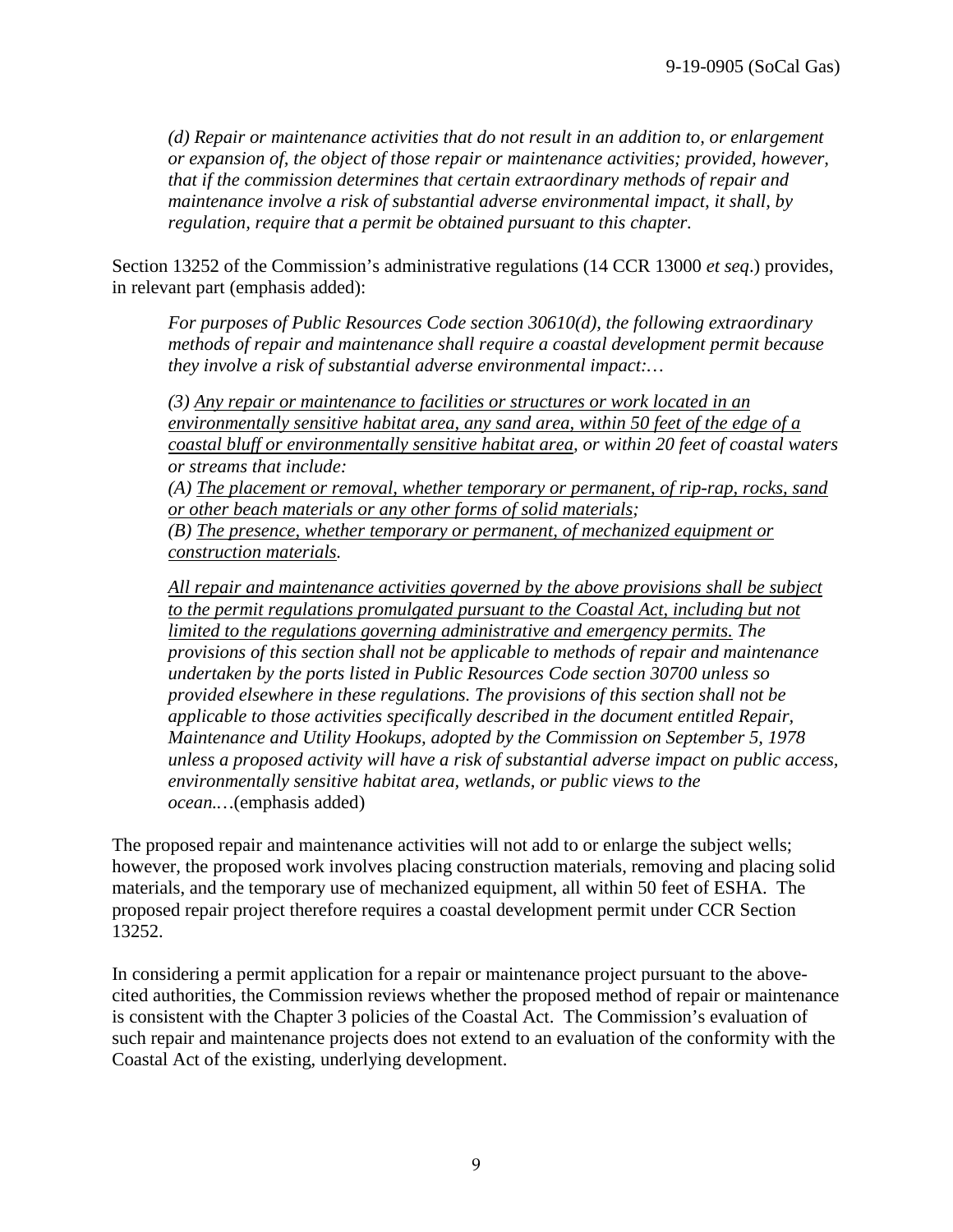#### <span id="page-10-0"></span>**E. ENVIRONMENTALLY SENSITIVE RESOURCES**

Section 30240 of the Coastal Act states:

*a) Environmentally sensitive habitat areas shall be protected against any significant disruption of habitat values, and only uses dependent on those resources shall be allowed within those areas.*

*b) Development in areas adjacent to environmentally sensitive habitat areas and parks and recreation areas shall be sited and designed to prevent impacts which would significantly degrade those areas, and shall be compatible with the continuance of those habitat and recreation areas.*

Section 30107.5 states:

 $\ddot{\phantom{a}}$ 

*"Environmentally sensitive area" means any area in which plant or animal life or their habitats are either rare or especially valuable because of their special nature or role in an ecosystem and which could be easily disturbed or degraded by human activities and developments.*

Proposed project activities would occur near Goleta Slough and its associated riparian corridor, areas that consist largely of ESHA as defined by both the Coastal Act and the County LCP (see Exhibit 2). The activities would also occur within a few dozen feet of a stand of eucalyptus trees that has long served as a nesting and rookery area for several special-status bird species.

Regarding Goleta Slough, the Commission has long recognized that parts of the Slough provide sensitive habitat areas. The Slough is one of the largest remnant coastal wetlands in this part of California and supports a diverse set of habitats, including several types of freshwater, estuarine, coastal, riparian, and upland areas.<sup>[2](#page-10-1)</sup> Goleta Slough has also been extensively modified to serve several substantial developments and, along with the La Goleta Facility, is now the site of the Santa Barbara Airport, a wastewater treatment facility, and other commercial and industrial uses. Several parts of the Slough have been subject to, and are currently undergoing, restoration activities meant to improve the range of environmental characteristics it provides.

The proposed project activities would occur within 50 feet of the rookery and the Slough and could result in adverse effects resulting from sedimentation or fuel spills. To reduce the potential for these types of adverse impacts, SoCal Gas would conduct its project activities subject to best management practices included in a manual applicable to its operational activities at the La Goleta Facility. $3$  The manual describes measures to be implemented to protect water quality, including installing erosion control measures to prevent or reduce runoff and sedimentation, timing project activities to avoid rain events, maintaining buffers around sensitive areas, conducting fueling operations in areas where spills can be controlled, and other similar practices (see Exhibit 6 – Best Management Practices Manual). The proposed project activities would result in little, if any, disturbance of currently undeveloped area and therefore little potential for

<span id="page-10-1"></span><sup>2</sup> See *2015 Goleta Slough Management Plan*, Goleta Slough Management Committee.

<span id="page-10-2"></span><sup>&</sup>lt;sup>3</sup> See *Best Management Practices Manual for Water Quality and Storm Water Management*, prepared by Geosyntec for Southern California Gas Company, May 2011 Revised Version.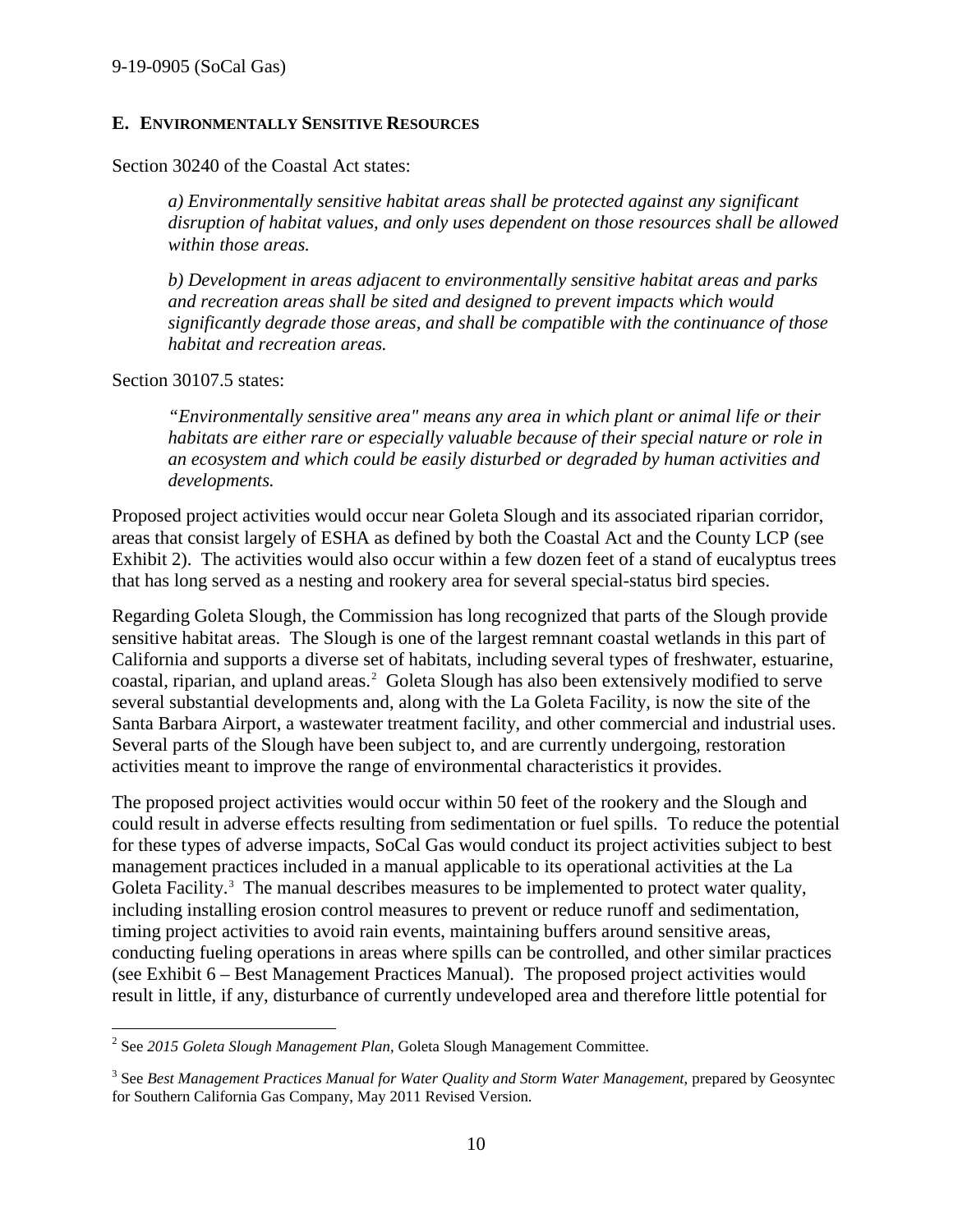increased sedimentation or runoff, so adherence to these practices, along with sufficient distance between the activities and the Slough, will ensure that the project will not significantly degrade the Slough's sensitive resources. **Special Condition 1** requires SoCal Gas to implement the practices as described in the manual and to provide confirmation to the Executive Director that they have done so as part of project implementation.

Regarding the nesting and rookery area, this stand of trees also constitutes ESHA due to its "special nature or role in an ecosystem" in providing important habitat to at least three specialstatus bird species, including great blue heron (*Ardea herodias*), double-crested cormorant (*Phalacrocorax auritus*), and great egret (*Ardea alba*).<sup>[4](#page-11-0)</sup> Records available over recent decades show that this site regularly supports a dozen or more nests of these species.<sup>[5](#page-11-1)</sup> A survey conducted by SoCal Gas in April 2019 identified a total of about 30 nests within this rookery area. Monitoring conducted subsequently during the initial well workover work in June of this year identified active nests at the site, though the biological monitor reported no apparent disturbance to the birds' breeding or nesting activities due to this work. [6](#page-11-2)

Although these wells have been in place for several decades and the birds appear to have tolerated their presence and the occasional presence of workers and heavy equipment at the well sites, the proposed project activities could result in several adverse effects to these species and to the habitat features they rely on. The activities would result in noise levels and visual disturbances that could cause the birds to flee, abandon nests, or avoid using this preferred habitat entirely. The project activities could also result in trash or food being left at the well sites, which could attract predators that could further adversely affect nesting or roosting birds. However, because the proposed project consists of repair and maintenance of existing facilities and removal of those facilities, there are no alternative locations for the project that could entirely avoid adverse effects on these species or on ESHA.

SoCal Gas has, during past maintenance activities, included several measures in its project intended to avoid or reduce the severity of some of these potential impacts. It has installed barriers between the maintenance activities and the nest/roost locations to limit sound and visual disturbances, and has sited maintenance equipment with as much distance as possible between the necessary work area and the nest/roost locations. As noted above, it has also used a qualified avian biologist to monitor bird activity during maintenance events and to direct work actions as needed to avoid or minimize potential adverse effects.

 $\overline{a}$ 

<span id="page-11-0"></span><sup>&</sup>lt;sup>4</sup> The great blue heron and great egret are designated as "sensitive" by the California Department of Forestry and Fire Protection, and the double-crested cormorant is watchlisted on the special-status list by the California Department of Fish and Wildlife.

<span id="page-11-1"></span> $<sup>5</sup>$  For example, the Goleta Slough Management Committee website identifies great egret nesting at the site starting in</sup> 2003 (see

[http://goletaslough.org/gsmcformfauna.php?s=\\_sspecies&n=Resources&g=Sensitive%20Species&l=Birds,%20Loca](http://goletaslough.org/gsmcformfauna.php?s=_sspecies&n=Resources&g=Sensitive%20Species&l=Birds,%20Local%20Concern&d=bird3) [l%20Concern&d=bird3\)](http://goletaslough.org/gsmcformfauna.php?s=_sspecies&n=Resources&g=Sensitive%20Species&l=Birds,%20Local%20Concern&d=bird3), and a 2005 record identified 15 to 20 great blue heron nests at the site (see: <http://www.goletaslough.org/gsmcpagenote.php?s=func&n=Resources&g=Notable%20Wildlife%20Functions> ). A recent eBird listing from June 2019 identified 26 occupied cormorant nests, seven occupied great blue heron nests, and six great egret nests (see<https://ebird.org/checklist/S57525574> ). All sites accessed November 21, 2019.

<span id="page-11-2"></span><sup>6</sup> See *June 10, 2019 Results of Biological Monitoring at the Goleta Gas Storage Field Rework Edwards 1 Site*, Goleta, Santa Barbara County, Rincon Consultants, Inc. for SoCal Gas.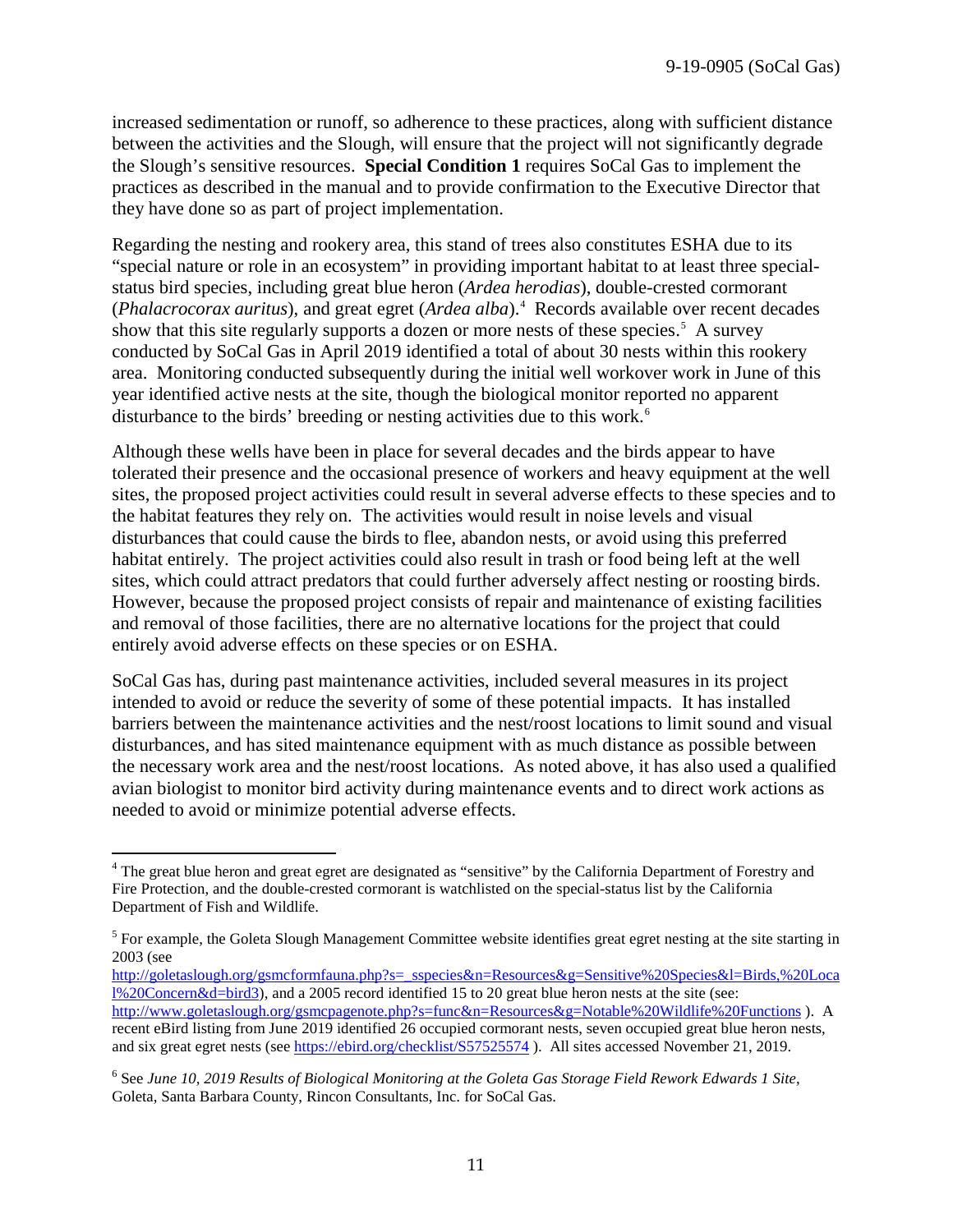For its currently proposed project, SoCal Gas has proposed similar measures. It would avoid project activities, to the extent feasible, during the nesting season between February 15<sup>th</sup> and August  $31<sup>st</sup>$  of any year. When activities must occur during that time period, SoCal Gas has proposed having a qualified biologist conduct pre-activity nesting surveys, establish avoidance buffers, install sound barriers, and other measures to reduce potential effects. These are meant in part to comply with measures included in the project's Final Environmental Impact Report, which require that SoCal Gas avoid breeding/nesting season to the extent feasible, that activities not start until after completion of a survey for active nests, and establishment of "no disturbance" buffers 300 to 500 feet wide between work sites and the nests.<sup>[7](#page-12-1)</sup>

To be fully protective of this nearby ESHA and the associated species, **Special Condition 2** requires SoCal Gas to implement these and other measures. **Special Condition 2** requires that activities not occur during breeding/nesting season unless they are required to occur for regulatory compliance purposes – i.e., if needed pursuant to DOGGR or other safety requirements. If these activities are to occur during this season, **Special Condition 2** requires that SoCal Gas first conduct nesting surveys, implement measures prior to starting project activities that will allow avoidance or reduction of potential impacts, conduct ongoing monitoring during project activities to ensure nesting birds are minimally disturbed, and to provide monitoring reports to the Executive Director.

With these conditions, the Commission finds that the project will not significantly degrade adjacent ESHA, and will therefore be consistent with Coastal Act Section 30240.

## <span id="page-12-0"></span>**F. SPILL PREVENTION AND RESPONSE**

Coastal Act Section 30232 states:

*Protection against the spillage of crude oil, gas, petroleum products, or hazardous substances shall be provided in relation to any development or transportation of such materials. Effective containment and cleanup facilities and procedures shall be provided for accidental spills that do occur.*

<span id="page-12-1"></span> $\overline{a}$ <sup>7</sup> See *Final Environmental Impact Report for Southern California Gas Company La Goleta Storage Facility Enhancement Project* (SCH # 2010021069), Mitigation Measure Bio-1 Nesting Bird Protection, which states: "The Owner/Applicant shall schedule ground disturbing activities to avoid the bird breeding season (March 1 to August 15), so far as feasible, to reduce impacts to birds. If ground disturbance or vegetation removal is scheduled to occur during the breeding season, the Owner/Applicant shall fund a County-approved biologist to survey for active nests immediately prior to the start of ground disturbance in a given area. The survey shall extend to 500 feet away from the area of disturbance. If an active raptor nest is found, no ground disturbing activity shall occur within a buffer zone of 500 feet around the nest. If active, special status avian species nests are found, no ground disturbing activity shall occur within a buffer zone of 300 feet around the nest. The buffer zones shall be marked with construction fencing and shall be shall be maintained until fledglings have left the nest and the biological monitor has cleared the area. Plan Requirements: The Owner/Applicant shall report on survey and monitoring activities conducted in compliance with this measure in writing to P&D staff. Monitoring: P&D shall review the bi-weekly reports and inspect the Project site as necessary to ensure compliance with this measure." [Note: breeding and nesting season in the area is now considered to extend from February  $15<sup>th</sup>$  to August  $31<sup>st</sup>$  each year.]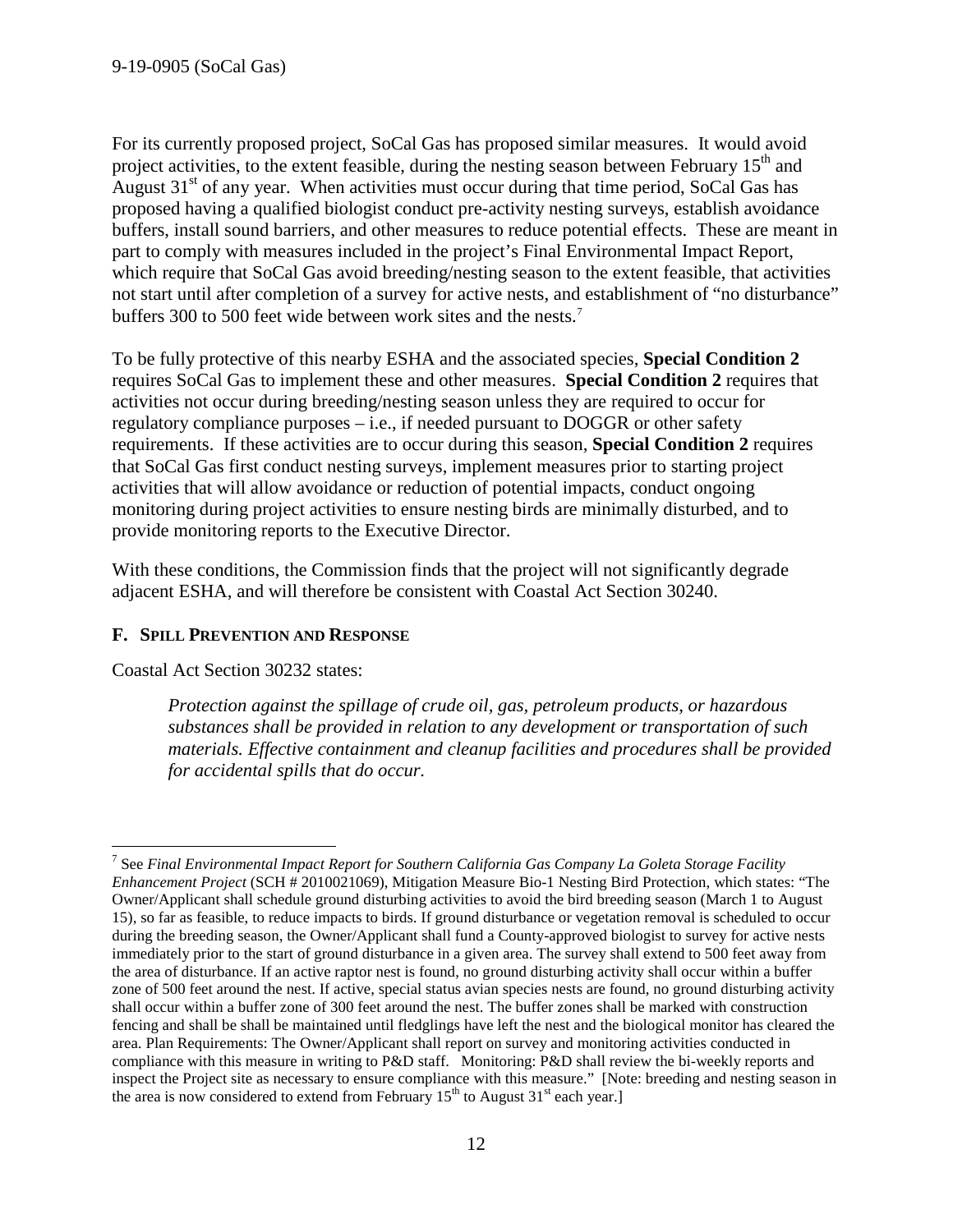The Coastal Act requires protection against spills of hazardous substances and effective management of spills should they occur. The most likely project-related spill scenario during the proposed project activities would be a release of fuel from equipment used to maintain or abandon the wells. A worst case spill under this scenario would be approximately 75 gallons. It is also possible that project activities could result in an accidental release from the wells, resulting in a release of natural gas into the surrounding environment.

Project activities would be subject to the Spill Prevention Plan SoCal Gas has developed for the La Goleta Facility. The Plan includes a number of measures meant to prevent spills and to respond to spills when they occur – for example, all vehicles and equipment are to be inspected for leaks before starting project activities, fueling is to be done in areas and with equipment that allow any spills to be controlled, and others. The Plan also includes procedures to be followed in the event of a spill including notification requirements, contact information for agency personnel, and a designated person to implement protocols and make the necessary contacts. **Special Condition 3** requires SoCal Gas to implement the relevant provisions of its Plan during project activities and to specifically implement several particular provisions meant to avoid and respond to spills, such as fueling project-related equipment and vehicles where any spills can be controlled, keeping spill response equipment immediately available should a spill occur, and maintaining a contact list for notifying authorities in the event of a spill.

With implementation of SoCal Gas's Spill Prevention and Response Plan and with **Special Condition 3**, the Commission finds that the proposed project will be carried out in a manner that protects against spills of hazardous substances and provides for effective containment and cleanup should a spill occur and is therefore consistent with Coastal Act Sections 30232.

## <span id="page-13-0"></span>**G. COASTAL HAZARDS**

Section 30253 of the Coastal Act states in part:

*New development shall do all of the following:* 

*(a) Minimize risks to life and property in areas of high geologic, flood, and fire hazard. (b) Assure stability and structural integrity, and neither create nor contribute significantly to erosion, geologic instability, or destruction of the site or surrounding area or in any way require the construction of protective devices that would substantially alter natural landforms along bluffs and cliffs.*

The two wells are located at about 15 to 20 feet elevation (NAVD88) and are within the area's 100-year flood zone and tsunami inundation zone. While both wells include subsurface safety valves to reduce the potential for releases due to damage from these events, they could experience a flood or tsunami hazard at any time that could adversely affect the surface components of the wells. As the well sites are already within the 100-year flood zone, any increase in sea level elevation, while not expected to reach the level of the well heads during the 10-year period of this CDP, will result in increased risk to the wells from these hazards.

At some point, the wells will need to be shut in and abandoned in accordance with state regulatory requirements, and SoCal Gas has requested, as part of this 10-year CDP permit, approval to conduct the necessary well abandonment procedures. This would involve removing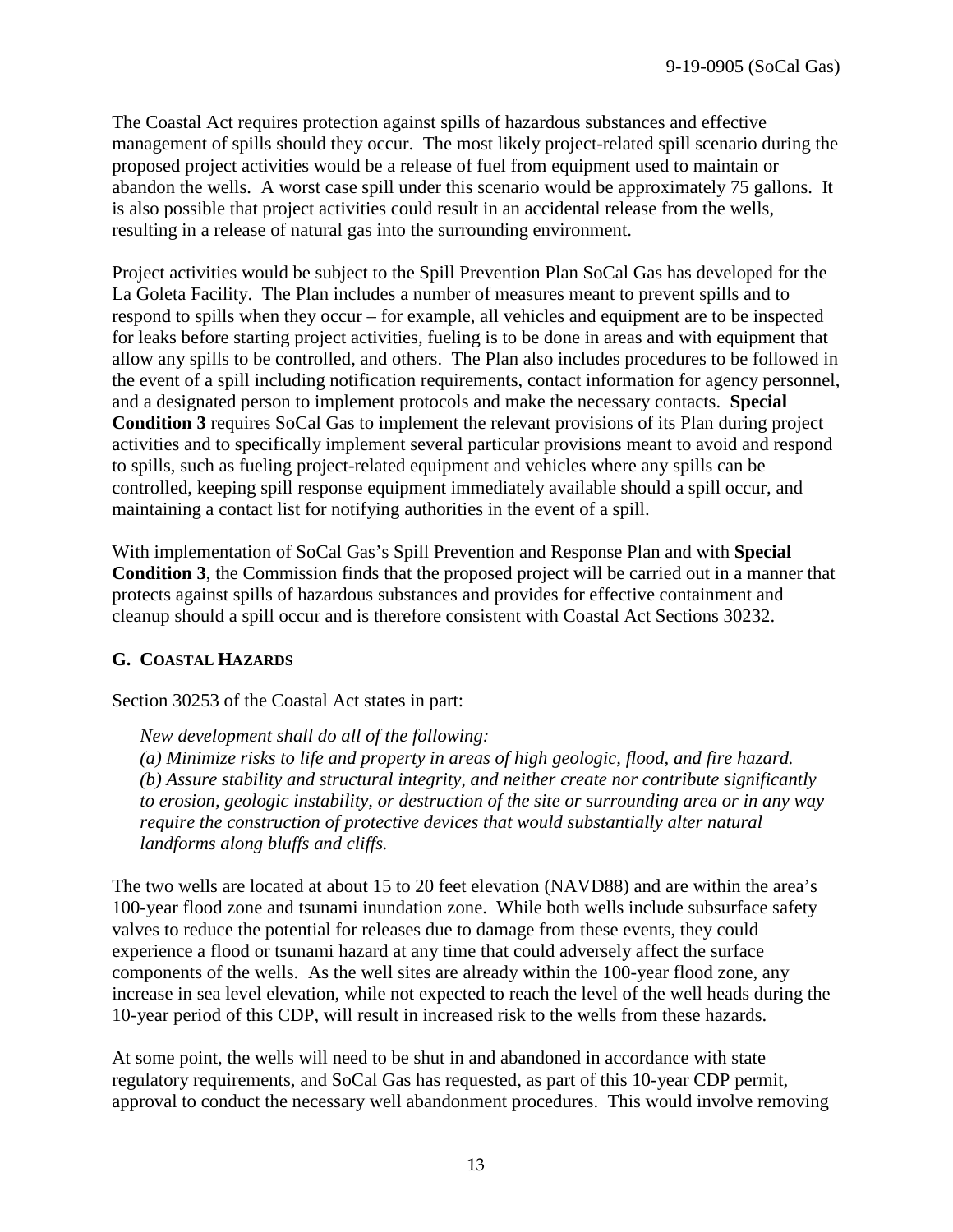#### 9-19-0905 (SoCal Gas)

well tubing and other equipment from within the wellbore, cementing the wellbore, cutting the well casings at depth, and removing all above-grade structures from the site. SoCal Gas expects that these activities would take about eight weeks. These would be followed by surface restoration, as required by DOGGR, which would take several additional weeks. This surface restoration work involves placing a layer of gravel over the well site, which is meant to allow SoCal Gas to conduct ongoing monitoring of the area to ensure that the well has been closed properly and is not releasing natural gas.

Until they are properly abandoned, the wells will be subject to these inundation hazards. Nonetheless, the proposed work does not include installation of shoreline protective devices, which in this area could result in substantial impacts to coastal resources and could constrain the ability of the shoreline to respond and adjust to ongoing dynamic coastal processes. Through **Special Condition 6**, SoCal Gas acknowledges that the development associated with the coastal development permit is located in an area subject to coastal hazards and that it assumes liability for any damages to its development from such hazards.

With this Special Condition, the Commission finds that the proposed project will be consistent with the provisions of Coastal Act Section 30253 requiring minimization of risks in areas subject to these types of hazards, and preventing erosion or geologic instability of the site or surrounding area.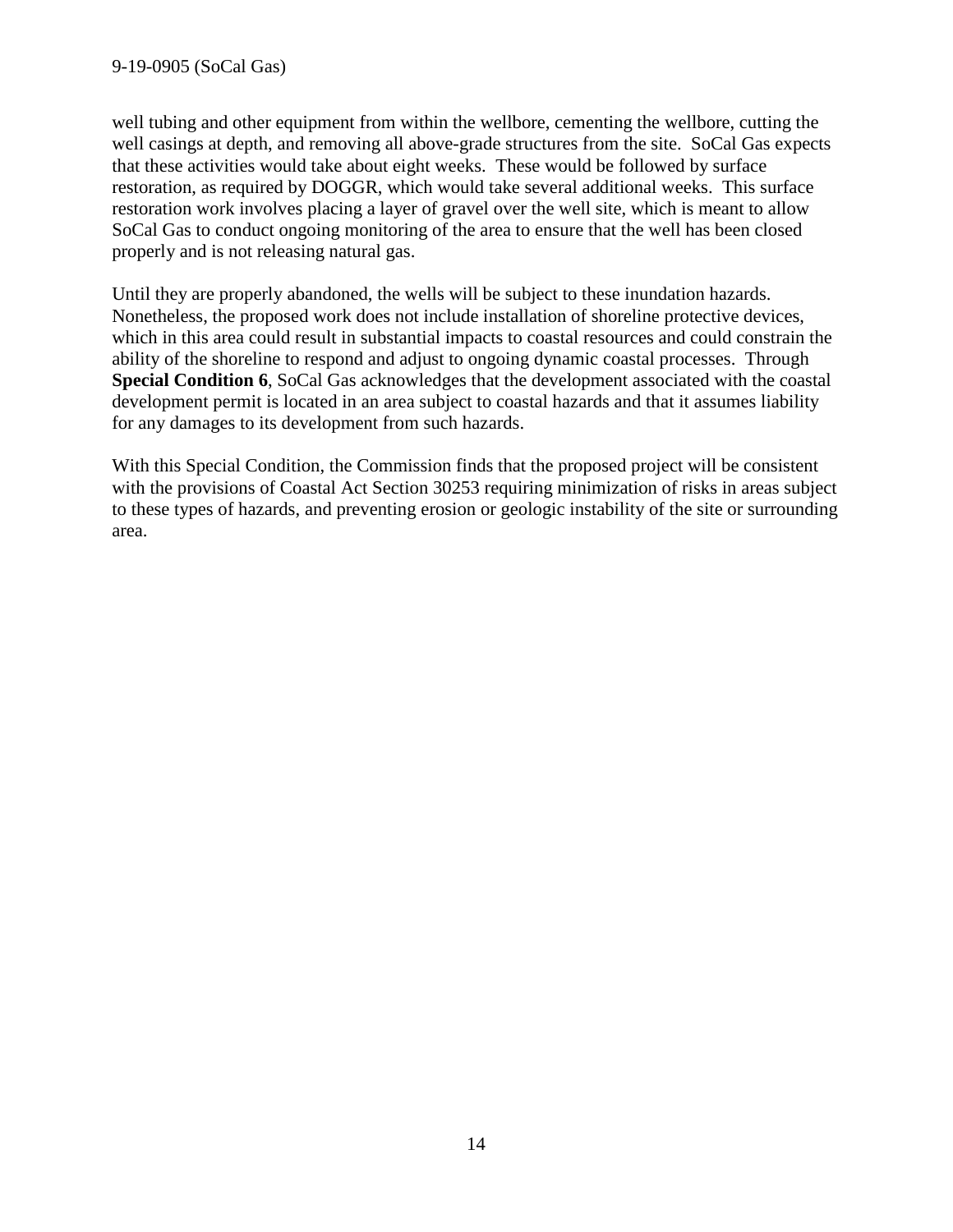# <span id="page-15-0"></span>**V. CALIFORNIA ENVIRONMENTAL QUALITY ACT**

Section 13096 of the Commission's Code of Regulations requires Commission approval of Coastal Development Permits to be supported by a finding showing the permit, as conditioned, to be consistent with any applicable requirements of the California Environmental Quality Act (CEQA). Section 21080.5(d)(2)(A) of CEQA prohibits a proposed development from being approved if there are feasible alternatives or feasible mitigation measures available which would substantially lessen any significant adverse effect which the activity may have on the environment.

The proposed development has been conditioned in order to be found consistent with the Chapter 3 policies of the Coastal Act. Mitigation measures, including conditions addressing biological resources, fill of wetlands, oil spill prevention and response, and hazards will minimize all significant adverse environmental impacts. As conditioned, there are no feasible alternatives or feasible mitigation measures available which would substantially lessen any significant adverse impact which the activity may have on the environment, and the project will not have any significant environmental impacts. Therefore, the Commission finds that the proposed project is the least environmentally-damaging feasible alternative and is consistent with the requirements of the Coastal Act to conform to CEQA.